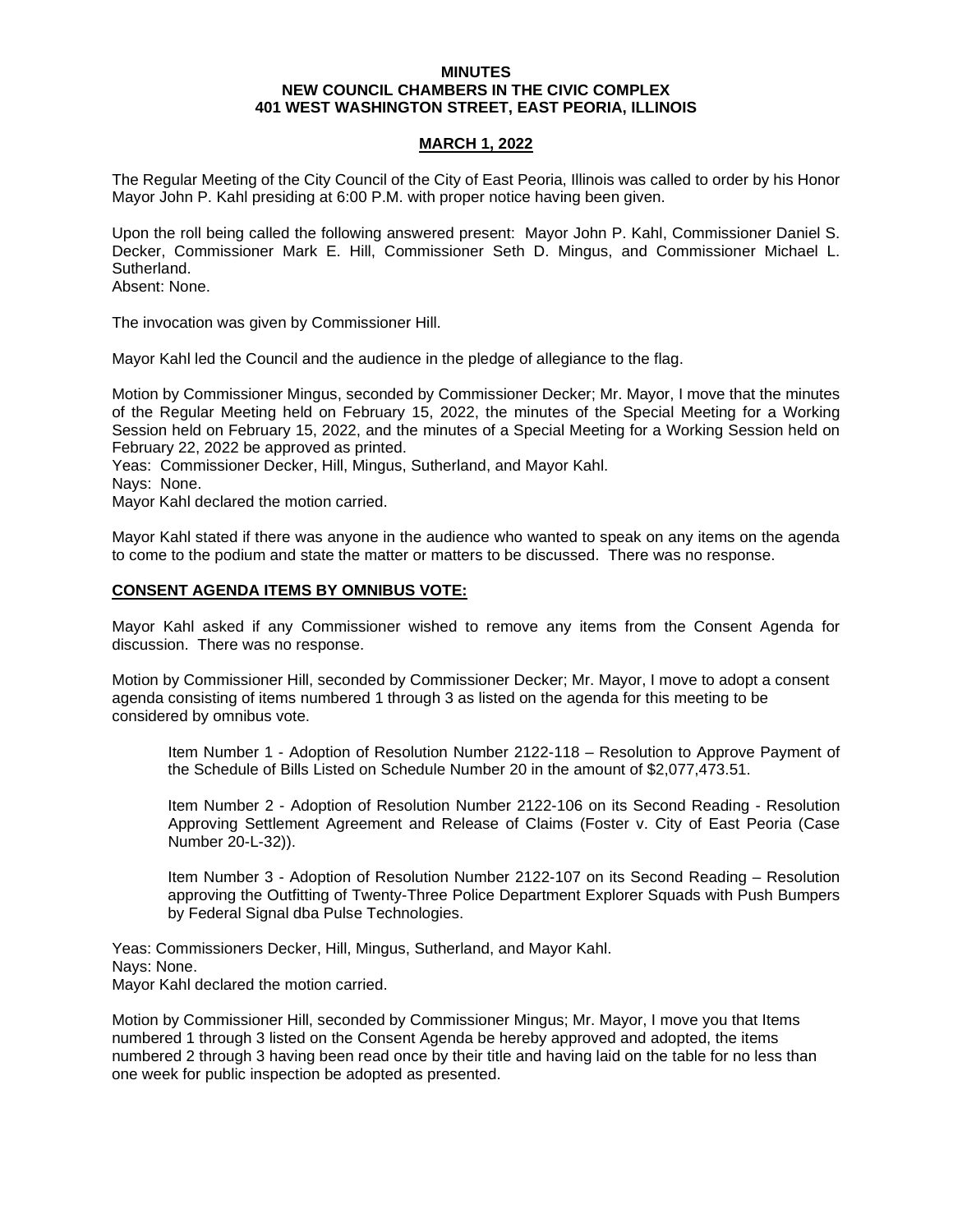Item Number 1 - Adoption of Resolution Number 2122-118 – Resolution to Approve Payment of the Schedule of Bills Listed on Schedule Number 20 in the amount of \$2,077,473.51. (Adopted by omnibus vote)

Item Number 2 - Adoption of Resolution Number 2122-106 on its Second Reading - Resolution Approving Settlement Agreement and Release of Claims (Foster v. City of East Peoria (Case Number 20-L-32)). (Adopted by omnibus vote)

Item Number 3 - Adoption of Resolution Number 2122-107 on its Second Reading – Resolution approving the Outfitting of Twenty-Three Police Department Explorer Squads with Push Bumpers by Federal Signal dba Pulse Technologies. (Adopted by omnibus vote)

Yeas: Commissioners Decker, Hill, Mingus, Sutherland, and Mayor Kahl. Nays: None.

Mayor Kahl declared the motion carried and the items adopted by omnibus vote designation.

Resolution No. 2122-109 by Commissioner Hill; BE IT RESOLVED BY THE COUNCIL OF THE CITY OF EAST PEORIA, ILLINOIS THAT: a Public Hearing will be held by the City Council on Tuesday evening, March 15, 2022 at 6:00 P.M. in the City Council Chambers in the Civic Complex, 401 West Washington Street, East Peoria, Illinois, for the purpose of giving interested citizens the opportunity to provide written or oral comments on the proposed Appropriation Ordinance and the proposed Working Cash Budget for the City of East Peoria for the Fiscal Year May 1, 2022 to April 30, 2023.

BE IT FURTHER RESOLVED that the City Clerk give public notice of said public hearing in the manner provided by law.

AND THAT THIS RESOLUTION NO. 2122-109 BE ADOPTED AS PRESENTED.

Motion by Commissioner Hill, seconded by Commissioner Decker; Mr. Mayor, I move that Resolution No. 2122-109 be adopted as presented.

Yeas: Commissioners Decker, Hill, Mingus, Sutherland, and Mayor Kahl. Nays: None.

Mayor Kahl declared the motion carried and Resolution No. 2122-109 be duly adopted as presented.

Motion by Commissioner Hill, seconded by Commissioner Mingus; Mr. Mayor, I move you that Ordinance No. 4632 hereto attached, (AN ORDINANCE AUTHORIZING AN AMENDMENT TO THE CONDITIONS IMPOSED ON THE SPECIAL USE PREVIOUSLY GRANTED FOR PROPERTY LOCATED AT 2354 WASHINGTON ROAD IN THE CITY OF EAST PEORIA) be accepted on its first reading as read by its title, and be laid on the table for no less than one week for public inspection.

Commissioner Hill explained the ordinance. The petition here is to allow additional vehicles to be on the lot at any given time. At present, the limit set forth by the Special Use is 40 vehicles. The petitioner's request is based upon activity on the lot since he opened. For the most part, the petitioner has kept the vehicles on the paved surface, but the number has varied – mostly more than the 40-vehicle limit. At their meeting, the Zoning Board of Appeals voted 5-0 to recommend this Special Use, with the conditions that not more than 57 vehicles be permitted to be displayed on the lot at a time and confirm the front lot lines to ensure vehicles are at least ten feet back. These changes must be apparent in the next 90 days.

Yeas: Commissioners Decker, Hill, Mingus, Sutherland, and Mayor Kahl. Nays: None. Mayor Kahl declared the motion carried.

Motion by Commissioner Hill, seconded by Commissioner Decker; Mr. Mayor, I move you that Ordinance No. 4633 hereto attached, (AN ORDINANCE AUTHORIZING A SPECIAL USE FOR PROPERTY LOCATED AT 2200 CENTENNIAL DRIVE IN THE CITY OF EAST PEORIA, TAZEWELL COUNTY, ILLINOIS) be accepted on its first reading as read by its title, and be laid on the table for no less than one week for public inspection.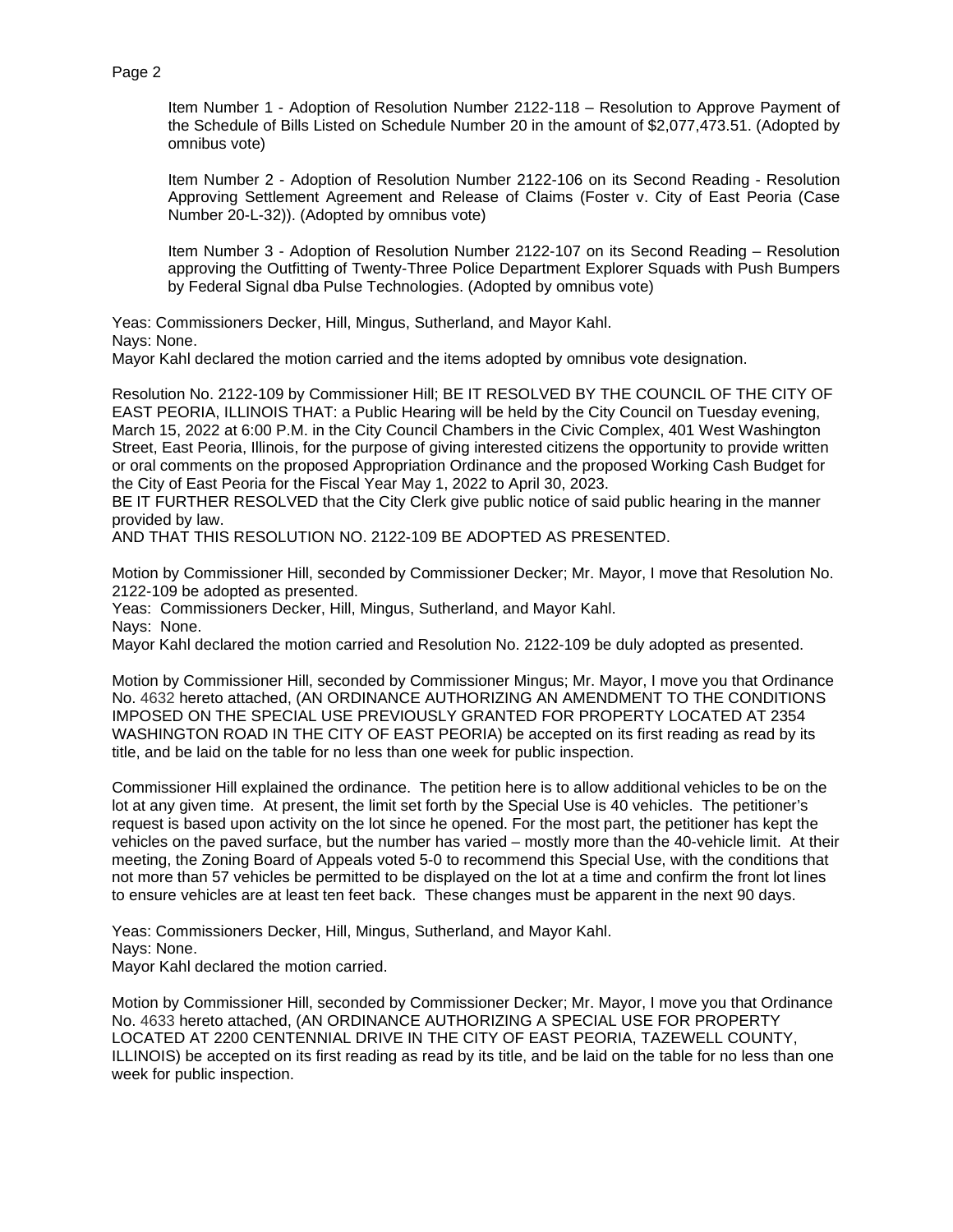Commissioner Hill explained that the petition here is for a Special Use to allow a significantly sized outbuilding which will also be taller than the existing home on the property. Given the size of the property along with its remoteness from any public right-of-way, staff doesn't find any concerns with the proposal and the Zoning Board of Appeals voted 5-0 to recommend the Special Use.

Yeas: Commissioners Decker, Hill, Mingus, Sutherland, and Mayor Kahl. Nays: None. Mayor Kahl declared the motion carried.

Motion by Commissioner Hill, seconded by Commissioner Mingus; Mr. Mayor, I move you that Ordinance No. 4634 hereto attached, (AN ORDINANCE AUTHORIZING A SPECIAL USE FOR PROPERTY LOCATED AT 326 PARK AVENUE IN THE CITY OF EAST PEORIA, TAZEWELL COUNTY, ILLINOIS) be accepted on its first reading as read by its title, and be laid on the table for no less than one week for public inspection.

Commissioner Hill explained that this ordinance is for a special use for a short-term rental on the property. The special use will expire with the ownership of the property. There are constraints on the property. There was a discussion about licensing short-term rentals and licensing those short-term rentals that were operating before coming back before the City Council. Some short-term rentals are renting to corporate or special events and weddings.

Yeas: Commissioners Decker, Hill, Mingus, Sutherland, and Mayor Kahl. Nays: None. Mayor Kahl declared the motion carried.

Motion by Commissioner Hill, seconded by Commissioner Decker; Mr. Mayor, I move you that Ordinance No. 4637 hereto attached, (AN ORDINANCE AUTHORIZING A SPECIAL USE FOR PROPERTY LOCATED AT 814 SPRINGFIELD ROAD IN THE CITY OF EAST PEORIA, TAZEWELL COUNTY, ILLINOIS) be accepted on its first reading as read by its title, and be laid on the table for no less than one week for public inspection.

Commissioner Hill commented on the Zoning Board of Appeals hearing where this special use was reviewed. There were several public comments on this property. The location of this property is across from the entrance to Par 3 Lane. There are people who drive down a Warren Court that runs behind this property and leads to the neighbor's property. There are still issues with people going down the lane now without the short-term being present. One problem with short term rentals is parking, and parking was discussed for this case with a cap of eight individuals being in the unit at a time and a cap of five vehicles on the property at a time. There was a discussion about some other requirements. The owners have expressed interest in working with the neighbors so that there would not be an issue. Concerns were expressed at the public hearing that people would park down Warren Court.

Yeas: Commissioners Decker, Hill, Mingus, Sutherland, and Mayor Kahl. Nays: None.

Mayor Kahl declared the motion carried.

Motion by Commissioner Hill, seconded by Commissioner Mingus; Mr. Mayor, I move you that Ordinance No. 4638 hereto attached, (AN ORDINANCE AUTHORIZING A SPECIAL USE FOR PROPERTY LOCATED AT 3414 MEADOW AVENUE IN THE CITY OF EAST PEORIA, TAZEWELL COUNTY, ILLINOIS) be accepted on its first reading as read by its title, and be laid on the table for no less than one week for public inspection.

Commissioner Hill explained that this Special Use is for a motorcycle bodywork and repair shop that is located across from the Country Saloon at 3414 Meadow Avenue. No painting on-site is anticipated at this time and all work is to be conducted inside the building. If there is no outdoor operation or associated storage, staff doesn't have any zoning concerns about the business. All appropriate health department and IEPA requirements for the materials used indoors will need to be followed by the petitioner.

Yeas: Commissioners Decker, Hill, Mingus, Sutherland, and Mayor Kahl. Nays: None.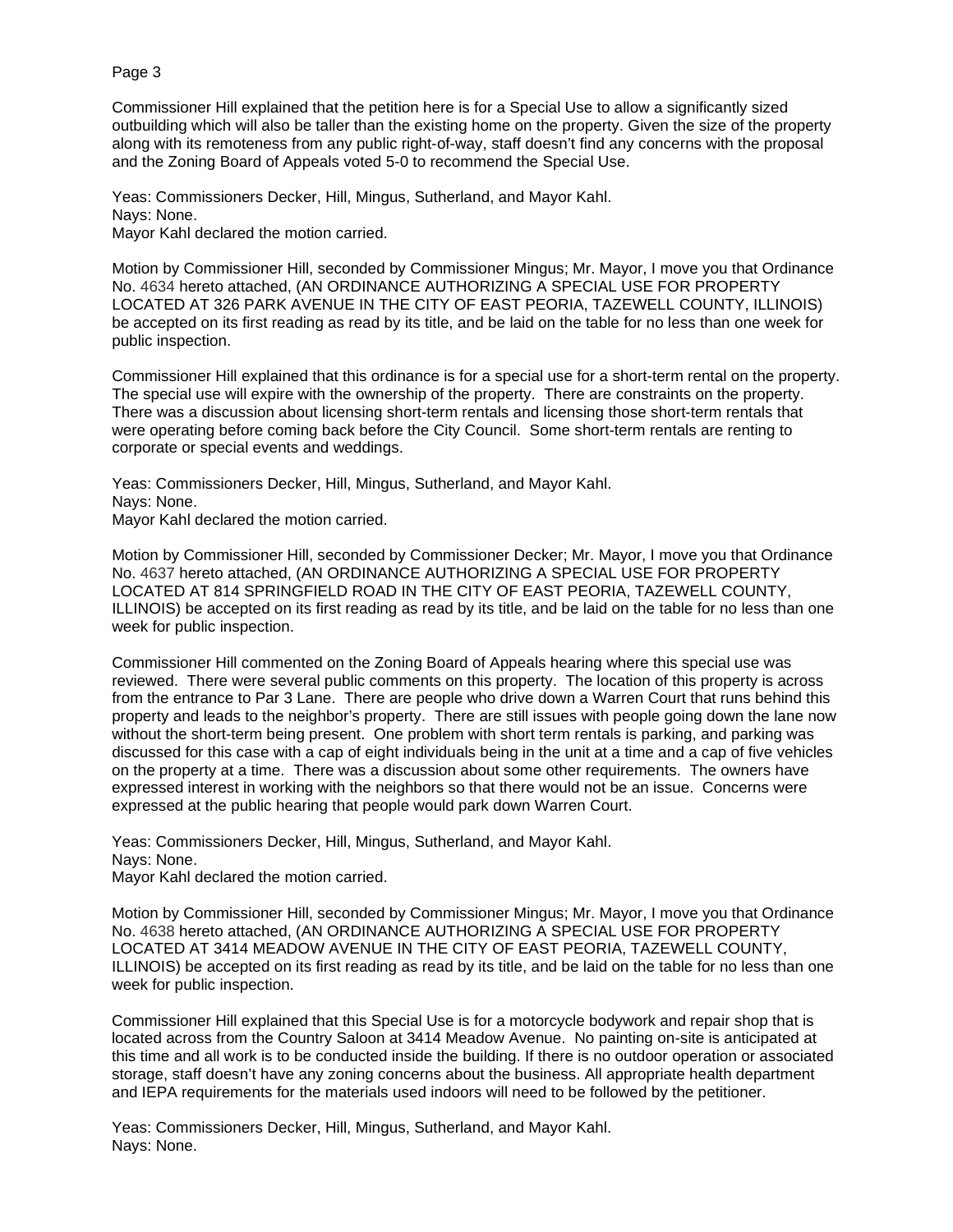Mayor Kahl declared the motion carried. Page 4

Resolution No. 2122-113 by Commissioner Hill; WHEREAS, a vacancy exists on the East Peoria Zoning Board of Appeals as a result of longtime member Michael Kelley's passing; and

WHEREAS, the Honorable Mayor John P. Kahl has recommended the appointment of Pat Tuttle to fill the vacancy on the East Peoria Zoning Board of Appeals;

NOW, THEREFORE, BE IT RESOLVED BY THE COUNCIL OF THE CITY OF EAST PEORIA, ILLINOIS, THAT the appointment by Mayor John P. Kahl of Pat Tuttle to the East Peoria Zoning Board of Appeals to fill the vacancy for a term ending April 30, 2026.

AND THAT THIS RESOLUTION NO. 2122-041 BE ADOPTED AS PRESENTED.

Motion by Commissioner Hill, seconded by Commissioner Decker; Mr. Mayor, I move that Resolution No. 2122-113 be adopted as presented.

Commissioner Hill and Mayor Kahl commented on Michael Kelley's passing and his service on the ZBA. They thanked Mr. Tuttle for his willingness to serve on the Zoning Board of Appeals.

Mayor Kahl commented on the board and commission selection process that is done based on qualifications for new board members.

Yeas: Commissioners Decker, Hill, Mingus, Sutherland, and Mayor Kahl. Nays: None.

Mayor Kahl declared the motion carried and Resolution No. 2122-113 be duly adopted as presented.

Motion by Commissioner Hill, seconded by Commissioner Mingus; Mr. Mayor, I move you that Ordinance No. 4636 hereto attached, (AN ORDINANCE AMENDING THE VIDEO GAMING REGULATIONS IN CHAPTER 21 OF TITLE 3 OF THE EAST PEORIA CITY CODE REGARDING THE FEE FOR REGISTRATION OF VIDEO GAMING TERMINALS) be accepted on its first reading as read by its title, and be laid on the table for no less than one week for public inspection.

Commissioner Hill commented on annual registration for video gaming terminals currently being \$25.00 per terminal per year. This would increase this fee to \$250.00 per terminal per year. The cost is shared half by the business owner and the gaming terminal operator. This is specific to non-home rule communities. Mayor Kahl commented on the effects that video gaming has had on the Par-A-Dice Hotel-Casino. He explained that this is a billion-dollar industry, and this is amount very nominal in comparison to the amount of money made in this industry.

Commissioner Mingus inquired as to whether businesses with video gaming must have a liquor license. City Attorney Brunton explained that generally they do need a pour liquor license. Commissioner Sutherland commented on this being an appropriate time for doing this. Commissioner Decker commented on being in support of this and in support of not having gaming cafes.

Yeas: Commissioners Decker, Hill, Mingus, Sutherland, and Mayor Kahl. Nays: None. Mayor Kahl declared the motion carried.

Resolution No. 2122-115 by Commissioner Hill, seconded by Commissioner Mingus; BE IT RESOLVED BY THE COUNCIL OF THE CITY OF EAST PEORIA, ILLINOIS that Resolution No. 2122-115, hereto attached, a Resolution Regarding the Third-Party Administrator and Pharmacy Benefits Manager for the City's Group Health Insurance Plan, be approved. Mr. Mayor, I move you that this Resolution No. 2122- 115 be accepted on its first reading as read by its title, and be laid on the table for no less than one week for public inspection.

Commissioner Hill explained that the Third-Party Administrator and Pharmacy Benefits Manager Contract for the City's Group Health Insurance Plan expires at the end of this fiscal year, and this is a new five-year agreement with Consociate to run the TPA.

Commissioner Decker explained that he would be abstaining from this resolution along with Resolution Number 2122-114 due to his employment with the City.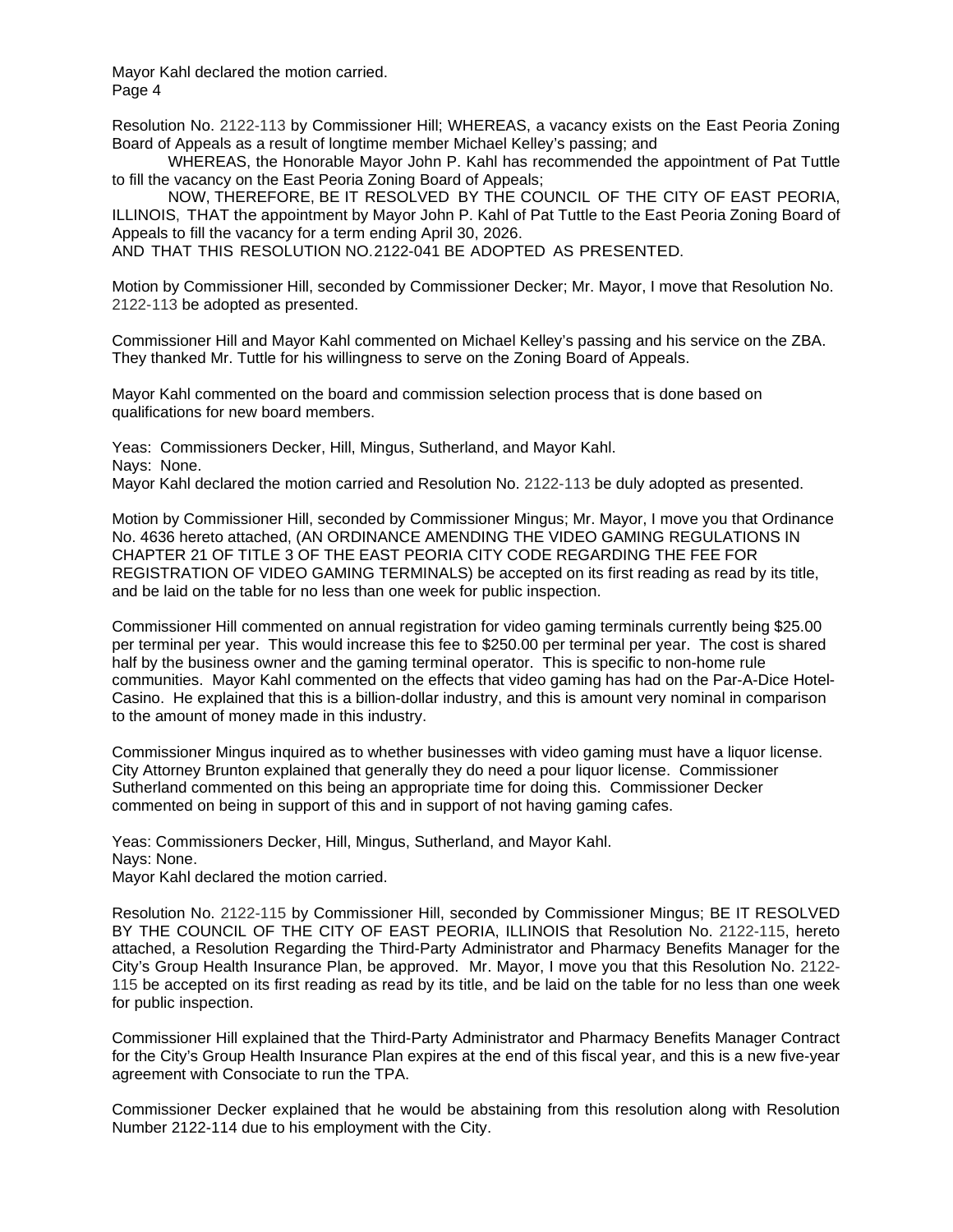Yeas: Commissioners Hill, Mingus, Sutherland, and Mayor Kahl. Nays: None. Abstain: Commissioner Decker. Mayor Kahl declared the motion carried.

Resolution No. 2122-116 by Commissioner Hill, seconded by Commissioner Decker; BE IT RESOLVED BY THE COUNCIL OF THE CITY OF EAST PEORIA, ILLINOIS that Resolution No. 2122-116, hereto attached, a Resolution approving an Agreement with Municode for Phased Recodification of the City Code, be approved. Mr. Mayor, I move you that this Resolution No. 2122-116 be accepted on its first reading as read by its title, and be laid on the table for no less than one week for public inspection.

Commissioner Hill commented on the resolution and explained this would be a legal review of the City and a republication. This has not been done since at least 1994.

Yeas: Commissioners Decker, Hill, Mingus, Sutherland, and Mayor Kahl. Nays: None. Mayor Kahl declared the motion carried.

Resolution No. 2122-117 by Commissioner Hill, seconded by Commissioner Decker; BE IT RESOLVED BY THE COUNCIL OF THE CITY OF EAST PEORIA, ILLINOIS that Resolution No. 2122-117, hereto attached, a Resolution approving the Eastport Marina Management Agreement between the City of East Peoria and Omega 9, LLC, be approved. Mr. Mayor, I move you that this Resolution No. 2122-117 be accepted on its first reading as read by its title, and be laid on the table for no less than one week for public inspection.

Commissioner Hill commented on the resolution and agreement. This is a Management Agreement with Omega 9, LLC. This establishes some significant improvements and management perspectives. Mayor Kahl explained that they are ensuring that things get done with the slip owners and other items at the Marina. Under the agreement, the employees will be Omega 9 employees and the city will be privy to the financials. Jason Payne is the general owner of Omega 9. Mayor Kahl and Commissioners expressed gratitude to the staff members at Marina and Jason Payne. An operations committee that will consist of Brad, Jason Payne, and Jeff Becker has been formed. Mr. Payne will step into this role and these employees will be employed by Omega 9 and the city will reimburse Omega 9 at no cost. Mayor Kahl expressed thanks to Mr. Payne for his work. There are positive changes being made at the Marina. This is a one-year agreement to see how it works out.

Yeas: Commissioners Decker, Hill, Mingus, Sutherland, and Mayor Kahl. Nays: None. Mayor Kahl declared the motion carried.

Resolution No. 2122-110 by Commissioner Decker, seconded by Commissioner Mingus; BE IT RESOLVED BY THE COUNCIL OF THE CITY OF EAST PEORIA, ILLINOIS that Resolution No. 2122- 110, hereto attached, a Resolution allocating \$1,000,000 of Motor Fuel Tax Funds for the 2022 Street

Maintenance Program and confirming and approving 2022 Engineering Extension Agreement with Patrick Meyer & Associates and associated rate of compensation for Engineering Services related to the 2022 Street Maintenance Program, be approved. Mr. Mayor, I move you that this Resolution No. 2122-110 be accepted on its first reading as read by its title, and be laid on the table for no less than one week for public inspection.

Commissioner Decker commented on the street maintenance program. He explained that over \$1 million total will be spent on streets this year. This resolution represents the Motor Fuel Tax funds that will be spent on streets. He explained that they try to get bids early so that the City can get the best deal. He explained that they have been able to add work on to the contracts at the same price as well.

Yeas: Commissioners Decker, Hill, Mingus, Sutherland, and Mayor Kahl. Nays: None. Mayor Kahl declared the motion carried.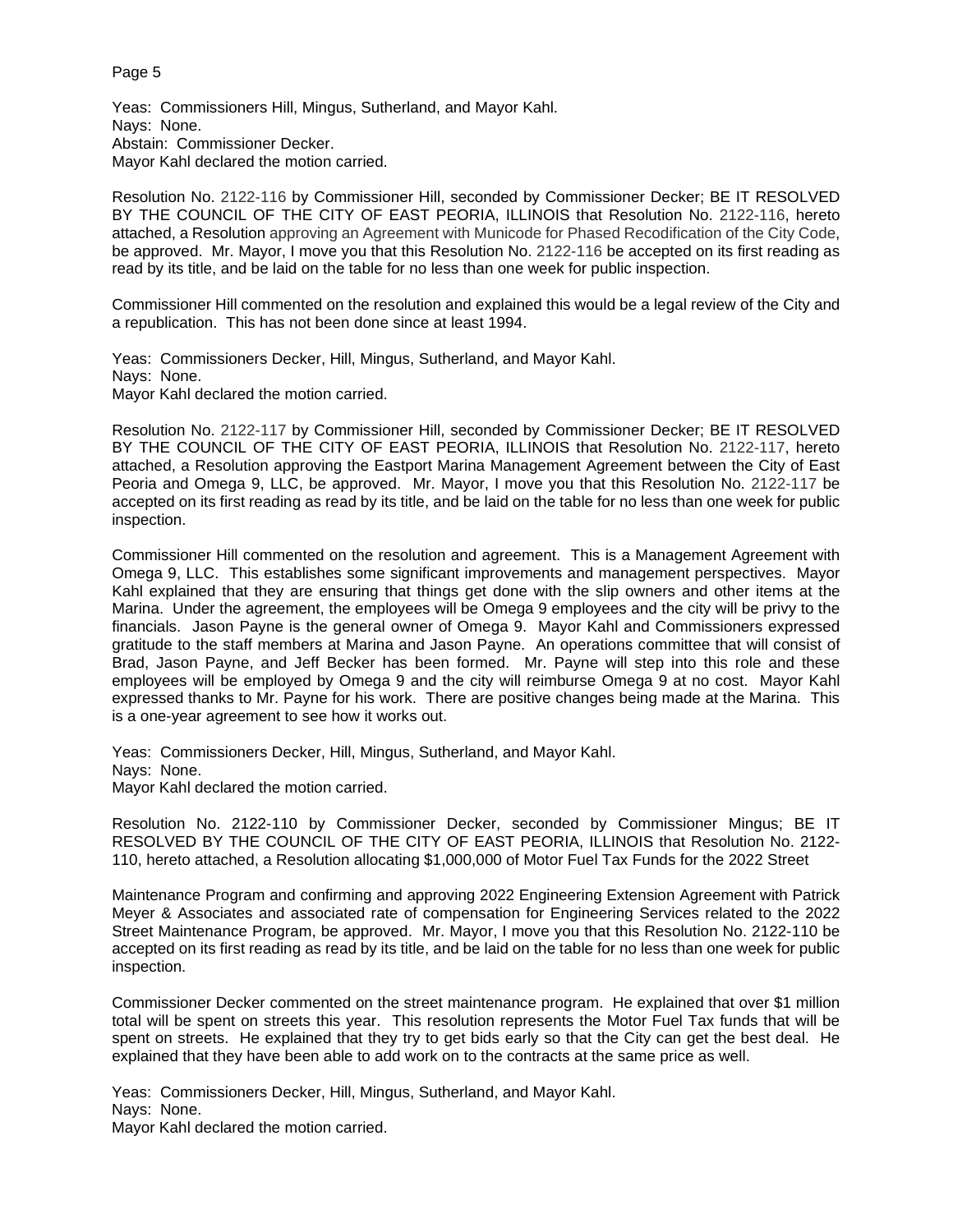Resolution No. 2122-112 by Commissioner Sutherland, seconded by Commissioner Decker; BE IT RESOLVED BY THE COUNCIL OF THE CITY OF EAST PEORIA, ILLINOIS that Resolution No. 2122- 112, hereto attached, a Resolution approving Proposal from Electric Pump for the Cooper Park Lift Station Pump Replacement Project in the amount of \$77,335, be approved. Mr. Mayor, I move you that this Resolution No. 2122-112 be accepted on its first reading as read by its title, and be laid on the table for no less than one week for public inspection.

Commissioner Sutherland explained that this pump has come up in discussions. Because of COVID, there has been difficulty getting products including pumps, pipes, and other items. This lift station is in dire need of having the pump replaced. Once the replacement is completed, the system will be completely automated.

Yeas: Commissioners Decker, Hill, Mingus, Sutherland, and Mayor Kahl. Nays: None. Mayor Kahl declared the motion carried.

Resolution No. 2122-111 by Commissioner Mingus, seconded by Commissioner Hill; BE IT RESOLVED BY THE COUNCIL OF THE CITY OF EAST PEORIA, ILLINOIS that Resolution No. 2122-111, hereto attached, a Resolution approving Updated Purchase of Additional Radios and Equipment for the Fire Department from Motorola Solutions and Supreme Radio Communications, Inc., be approved. Mr. Mayor, I move you that this Resolution No. 2122-111 be accepted on its first reading as read by its title, and be laid on the table for no less than one week for public inspection.

Commissioner Mingus explained that this is an updated quote from a previous resolution. This quote is for different equipment and is cheaper than original contract by around \$500.

Yeas: Commissioners Decker, Hill, Mingus, Sutherland, and Mayor Kahl. Nays: None. Mayor Kahl declared the motion carried.

Resolution No. 2122-114 by Commissioner Mingus; WHEREAS, a vacancy exists on the TC3 Governance Board and the Firefighters' Pension Fund; and

WHEREAS, the Honorable Mayor John P. Kahl has recommended the appointment of Deputy Fire Chief Robert Zimmerman to fill the vacancies;

NOW, THEREFORE, BE IT RESOLVED BY THE COUNCIL OF THE CITY OF EAST PEORIA, ILLINOIS, THAT the appointment by Mayor John P. Kahl of Robert Zimmerman to the TC3 Governance Board effective beginning February 25, 2022 and the appointment by Mayor John P. Kahl of Robert Zimmerman to the Firefighters' Pension Fund for a term ending April 30, 2023 be approved. AND THAT THIS RESOLUTION NO. 2122-114 BE ADOPTED AS PRESENTED.

Motion by Commissioner Mingus, seconded by Commissioner Hill; Mr. Mayor, I move that Resolution No. 2122-114 be adopted as presented.

Yeas: Commissioners Hill, Mingus, Sutherland, and Mayor Kahl.

Nays: None.

Abstain: Commissioner Decker.

Mayor Kahl declared the motion carried and Resolution No. 2122-114 be duly adopted as presented.

Motion by Commissioner Mingus, seconded by Commissioner Decker; Mr. Mayor, I move you that Ordinance No. 4635 hereto attached, (AN ORDINANCE AMENDING TITLE 10, CHAPTER 1, SECTION 1.4 OF THE EAST PEORIA CITY CODE AND RELATED CODE PROVISIONS PERTAINING TO PENALTIES FOR ORDINANCE VIOLATION CASES) be accepted on its first reading as read by its title, and be laid on the table for no less than one week for public inspection.

City Attorney Brunton commented on the amendment regarding adding the option for court supervision for ordinance violations.

Yeas: Commissioners Decker, Hill, Mingus, Sutherland, and Mayor Kahl. Nays: None. Mayor Kahl declared the motion carried.